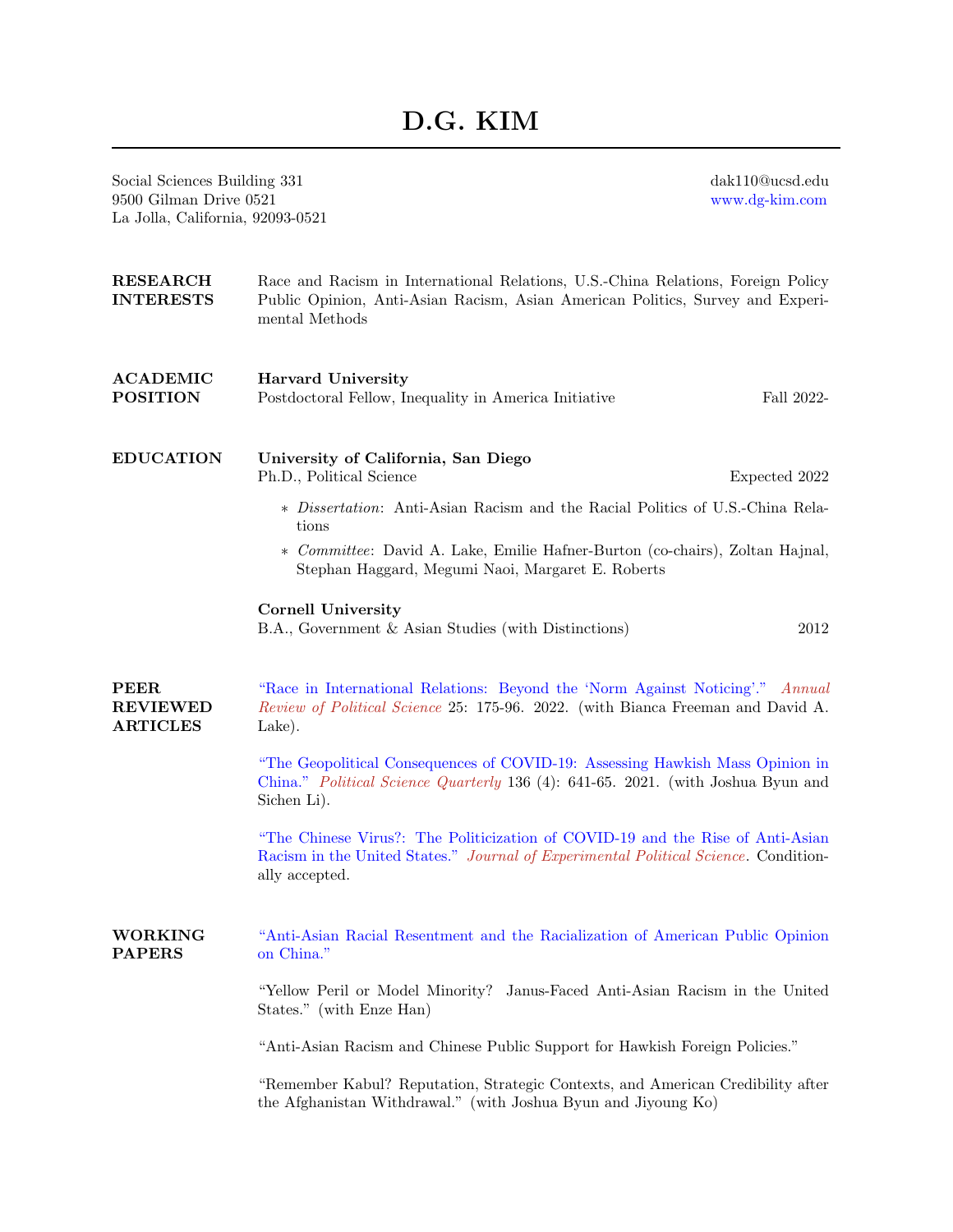WORKS IN "The Chinese Exclusion Act: Implications for International Relations."

> "How Home Country and Host Society Identity Politics Conflict: Evidence from Asian Americans" (with Jae Yeon Kim, Joan Cho, and Taeku Lee)

> "Emotional Substrates of Hawkish Mass Opinion" (with Joshua Byun and Nicholas Campbell-Seremetis)

> "Country Identification Strategy and the Use of Heuristics in IR Survey Experiments." (with Alexandra Lange)

OTHER PUBLICATIONS [Post-Cold War East Asia."](https://www.dropbox.com/s/uk5dcwh4e990q7u/PJEAS_Kim.pdf?dl=0) Princeton Journal of East Asian Studies, Fall 2014 ["Power and Perception: Neoclassical Realism and China's Turn to Multilateralism in](https://www.dropbox.com/s/uk5dcwh4e990q7u/PJEAS_Kim.pdf?dl=0)

> ["The Politics of Asian Regionalism in Korea: Identity Politics and Its Implications](https://www.dropbox.com/s/hvx1nclnuhzdi5b/Cornell%20International%20Affairs%20Review_Daegyeong%20Kim.pdf?dl=0) [for U.S.-South Korean Relations."](https://www.dropbox.com/s/hvx1nclnuhzdi5b/Cornell%20International%20Affairs%20Review_Daegyeong%20Kim.pdf?dl=0) Cornell International Affairs Review 3(3), Fall 2010

## FELLOWSHIPS Fellowships:

PROGRESS

| & GRANTS          | Postdoctoral fellowship, Princeton University (declined)                                     | 2022                     |  |  |  |
|-------------------|----------------------------------------------------------------------------------------------|--------------------------|--|--|--|
|                   | (Niehaus Center for Globalization and Governance)                                            |                          |  |  |  |
|                   | Rapoport Dissertation Grant, \$15,000                                                        | 2022                     |  |  |  |
|                   | APSA Dissertation Improvement Grant, \$15,000                                                | 2020                     |  |  |  |
|                   | Ichimore Student Research Award, 21st Century China Center \$2,000                           |                          |  |  |  |
|                   | COVID-19 Rapid Grant, 21st Century China Center, \$2,000                                     |                          |  |  |  |
|                   | 2020<br>2019<br>Herb York Fellowship, Institute of Global Conflict and Cooperation, \$25,000 |                          |  |  |  |
|                   | Sanford Lakoff Award, Department of Political Science, UCSD. \$1,729<br>2019, 2020           |                          |  |  |  |
|                   | Academy of Korean Studies Summer Research Grant, \$2,000                                     |                          |  |  |  |
|                   | Graduate Fellowship, UCSD                                                                    | 2016-2021                |  |  |  |
|                   | Graduate Fellowship, Georgetown University (declined)                                        | 2016                     |  |  |  |
|                   | Dean's Fellowship, Columbia University (declined)                                            | 2016                     |  |  |  |
|                   | Travel Grants:                                                                               |                          |  |  |  |
|                   | 21st Century China Center, \$900                                                             | 2022                     |  |  |  |
|                   | APSA Travel Grant, \$225                                                                     | 2019                     |  |  |  |
|                   | Graduate Student Association, UCSD, \$500                                                    | 2019                     |  |  |  |
|                   | Department of Political Science, UCSD, \$300                                                 | 2017, 2019, 2020, 2022   |  |  |  |
|                   |                                                                                              |                          |  |  |  |
| <b>CONFERENCE</b> | American Political Science Association                                                       | 2019, 2020*, 2021, 2022* |  |  |  |
|                   | <b>PRESENTATION</b> Midwest Political Science Association                                    | 2019, 2020*, 2021, 2022  |  |  |  |
|                   | International Studies Association                                                            | 2021                     |  |  |  |
|                   | Western Political Science Association                                                        | 2021                     |  |  |  |
|                   | Peace Science Society International                                                          | 2020                     |  |  |  |
|                   | Pacific International Politics Conference                                                    | 2017, 2020               |  |  |  |
|                   | Asian Politics Online Seminar Series                                                         | 2021                     |  |  |  |
|                   | Politics of Race, Immigration, and Ethnicity Consortium                                      | 2021                     |  |  |  |
|                   | Association of Asian Studies                                                                 | 2022                     |  |  |  |
|                   | New Directions in Chinese Survey Research Conference                                         | 2022                     |  |  |  |
|                   |                                                                                              | *organized a panel       |  |  |  |